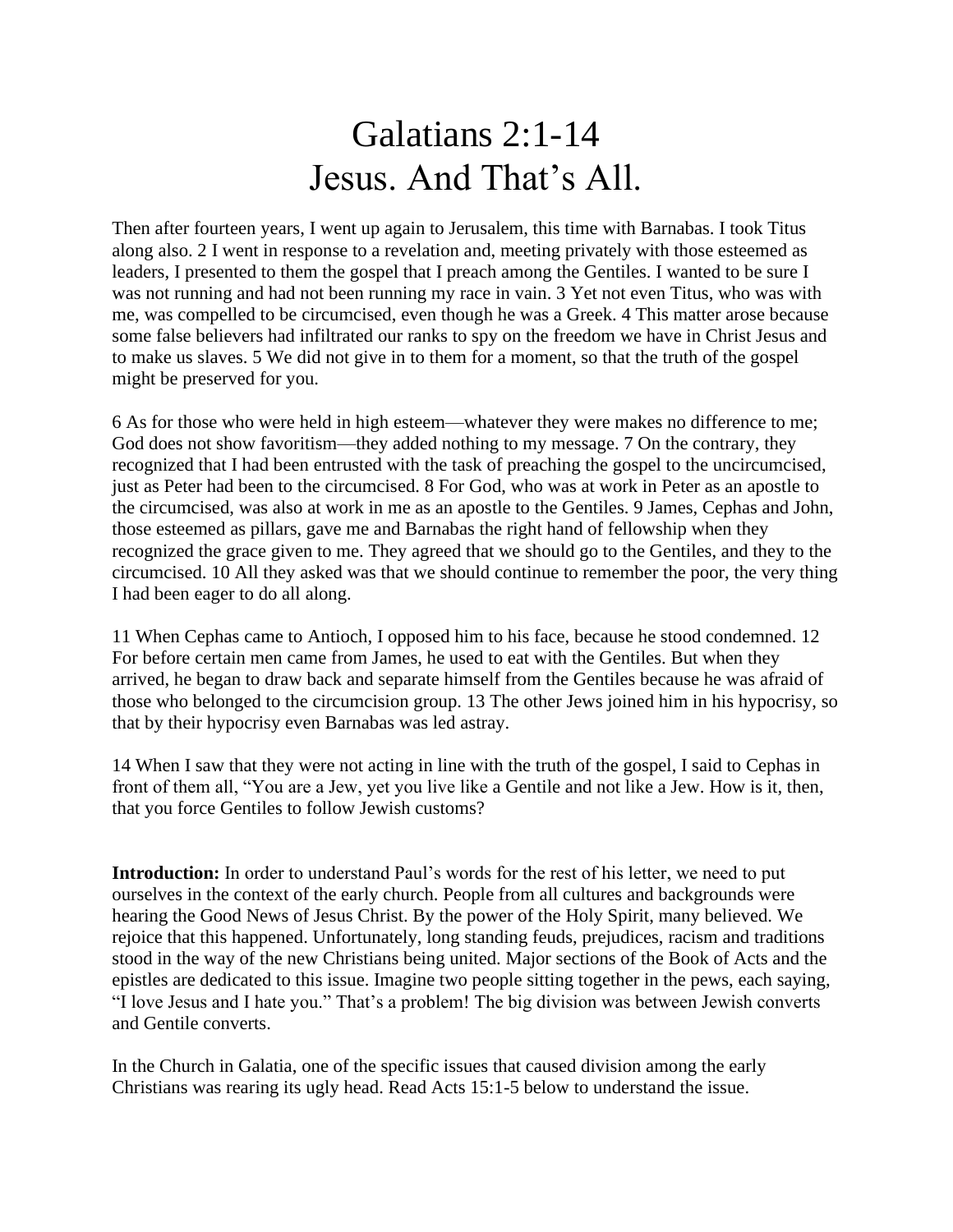*Acts 15:1-5 - But some men came down from Judea and were teaching the brothers, "Unless you are circumcised according to the custom of Moses, you cannot be saved." 2 And after Paul and Barnabas had no small dissension and debate with them, Paul and Barnabas and some of the others were appointed to go up to Jerusalem to the apostles and the elders about this question. 3 So, being sent on their way by the church, they passed through both Phoenicia and Samaria, describing in detail the conversion of the Gentiles, and brought great joy to all the brothers.[a] 4 When they came to Jerusalem, they were welcomed by the church and the apostles and the elders, and they declared all that God had done with them. 5 But some believers who belonged to the party of the Pharisees rose up and said, "It is necessary to circumcise them and to order them to keep the law of Moses."*

**Vs. 1-3** - With that context provided above, answer the following question. Why did anyone care if Titus was circumcised or not? For those of us who are not Titus, what is THE problem with circumcising Titus?

**Vs. 4-5** - What does Paul mean when he speaks of his "freedom" and being made a "slave?"

● By not giving in to them, what did Paul preserve? How is this so?

**Vs. 6-10** - What was the division of duties among the apostles? Who went to whom?

**Vs. 11-14** - What happened to Peter and what did Paul do? What was at stake?